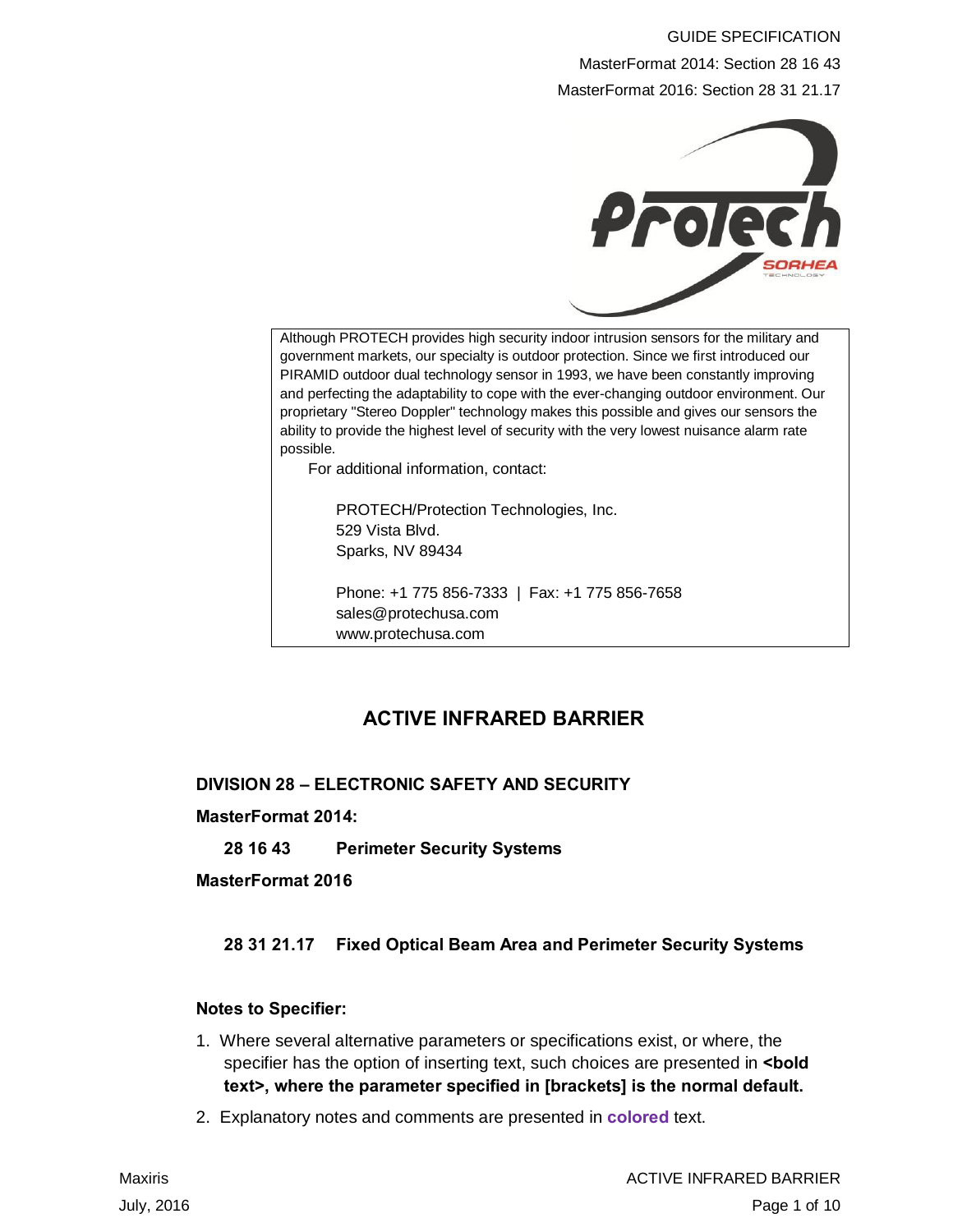## **Important Note to Security Systems Specifiers**

CSI MasterFormat 2016 incorporates numerous significant changes affecting electronic safety and security. This document is written to provide flexibility in using either format, although adoption of MasterFormat 2016 is encouraged. The following is a guide to the MasterFormat numbers relevant to the product referenced in this specification.

#### **Primary Specification Area:**

MasterFormat 2014:

28 10 00 Electronic Access Control and Intrusion Detection 28 16 00 Intrusion Detection 28 16 43 Perimeter Security Systems

#### **MasterFormat 2016:**

| 28 30 00 |          |             | Security Detection, Alarm, and Monitoring                     |
|----------|----------|-------------|---------------------------------------------------------------|
| 28 15 00 |          |             | <b>Access Control Hardware Devices</b>                        |
|          | 28 31 21 |             | Area and Perimeter Intrusion                                  |
|          |          | 28 31 21 17 | <b>Fixed Optical Beam Area and Perimeter Security Systems</b> |

#### **Related Requirements:**

MasterFormat 2014:

| 28 13 33.26 | Access Control Interfaces to Intrusion Detection |
|-------------|--------------------------------------------------|
| 28 16 29    | Intrusion Detection Remote Devices and Sensors   |
| 28 16 33    | Intrusion Detection Interfaces                   |

#### MasterFormat 2016

| 28 05 35    | Security Data Communications Wireless Transmission Equipment        |
|-------------|---------------------------------------------------------------------|
| 28 16 13    | Access Control Interfaces to Intrusion Detection                    |
| 28 31 21.23 | <b>Fixed Optical Beam Area and Perimeter Security Systems</b>       |
| 28 31 31    | Intrusion Detection Interfaces                                      |
| 28 47 21.15 | Notification Interfaces to Security Detection, Alarm and Monitoring |
| 28 51 51 15 | Information Interfaces to Security Detection, Alarm and Monitoring  |
|             |                                                                     |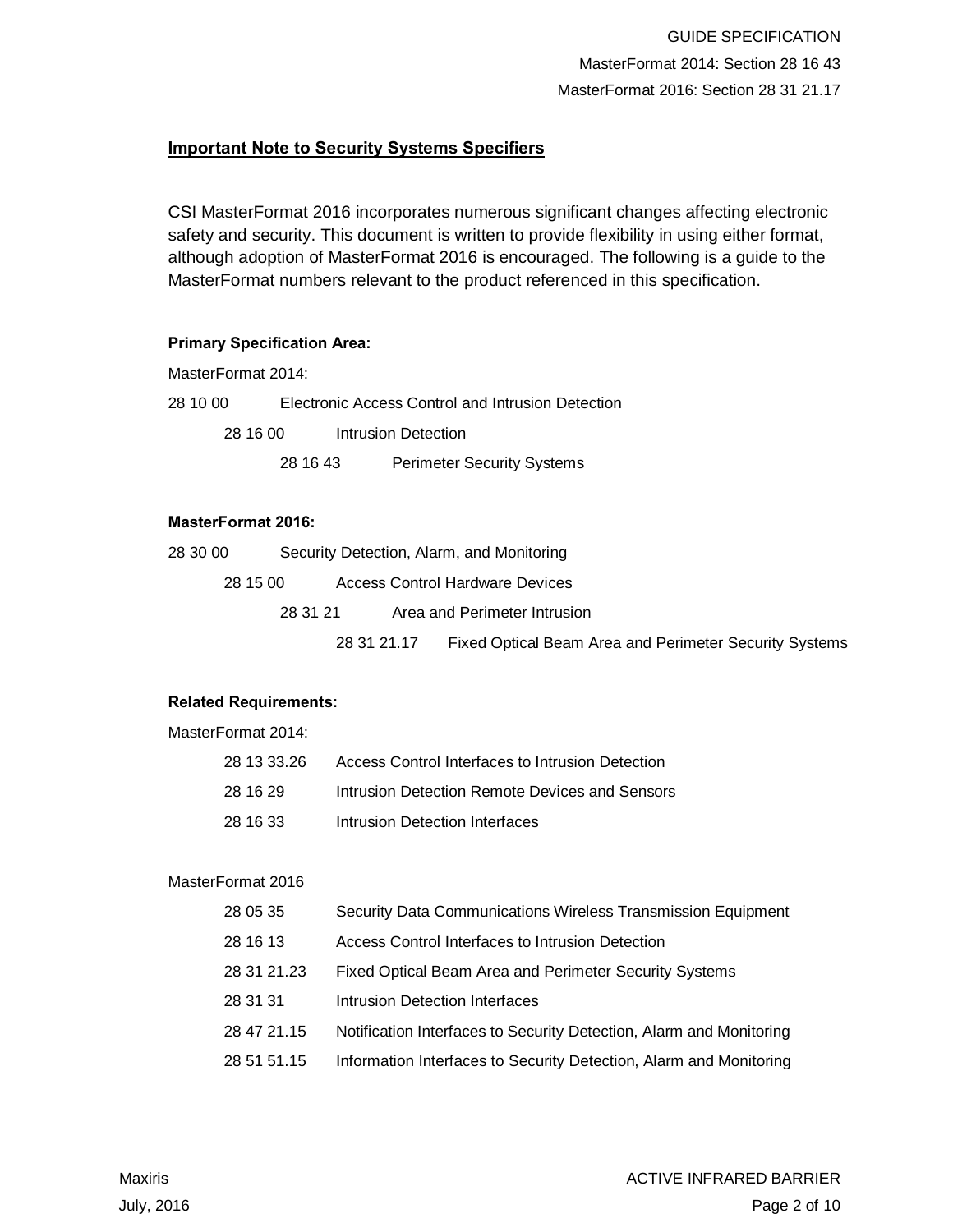## **ACTIVE INFRARED BARRIER**

#### **PART 1 GENERAL**

#### **1.01 SUMMARY**

- A. Section includes an active infrared barrier system.
- B. Product A system consisting of sensing columns which create an infrared intrusion barrier and report to a head-end hub via RS-485 transmission.

**Refer to MasterFormat notes at the beginning of this document to select requirements specific to the MasterFormat version being used.**

#### **1.02 REFERENCES**

- A. Definitions
	- 1. ModBus A serial master-slave communications protocol initially published in 1979 for use with programmable logic controllers.
	- 2. Single face Infrared beam transmission or reception, or both, from one surface (face) of a sensing column.
	- 3. Double face Infrared beam transmission or reception, or both, from opposing surfaces (faces) of a sensing column.
	- 4. Cell A mono directional Infrared transmitter-receiver device installed in a column. A pair of cells, installed in 2 different column, will create an Infrared detection beam between these columns.
- B. Reference Standards
	- 1. Electromagnetic compatibility
		- a. EU EMC Directives EN 55022, EN 55024
		- a. FCC-47 CFR Part 15, Class B
	- 2. IEEE 802.3 Ethernet
	- 3. Environmental
		- a. ANSI/ IEC60529 Degrees of Protection Provided by Enclosures
		- b. International Electrotechnical Commission (IEC) Ingress Protection Rating IP55

#### **1.03 SUBMITTALS**

- A. Product Data
	- 1. Manufacturers printed or electronic data sheets
	- 2. Manufacturers installation and operation manuals
- B. Shop Drawings
	- 1. Termination points and enclosures

#### **1.04 QUALIFICATIONS**

A. Manufacturer of system shall have a minimum of five (5) years experience in the design, manufacture, and successful implementation of perimeter sensing systems.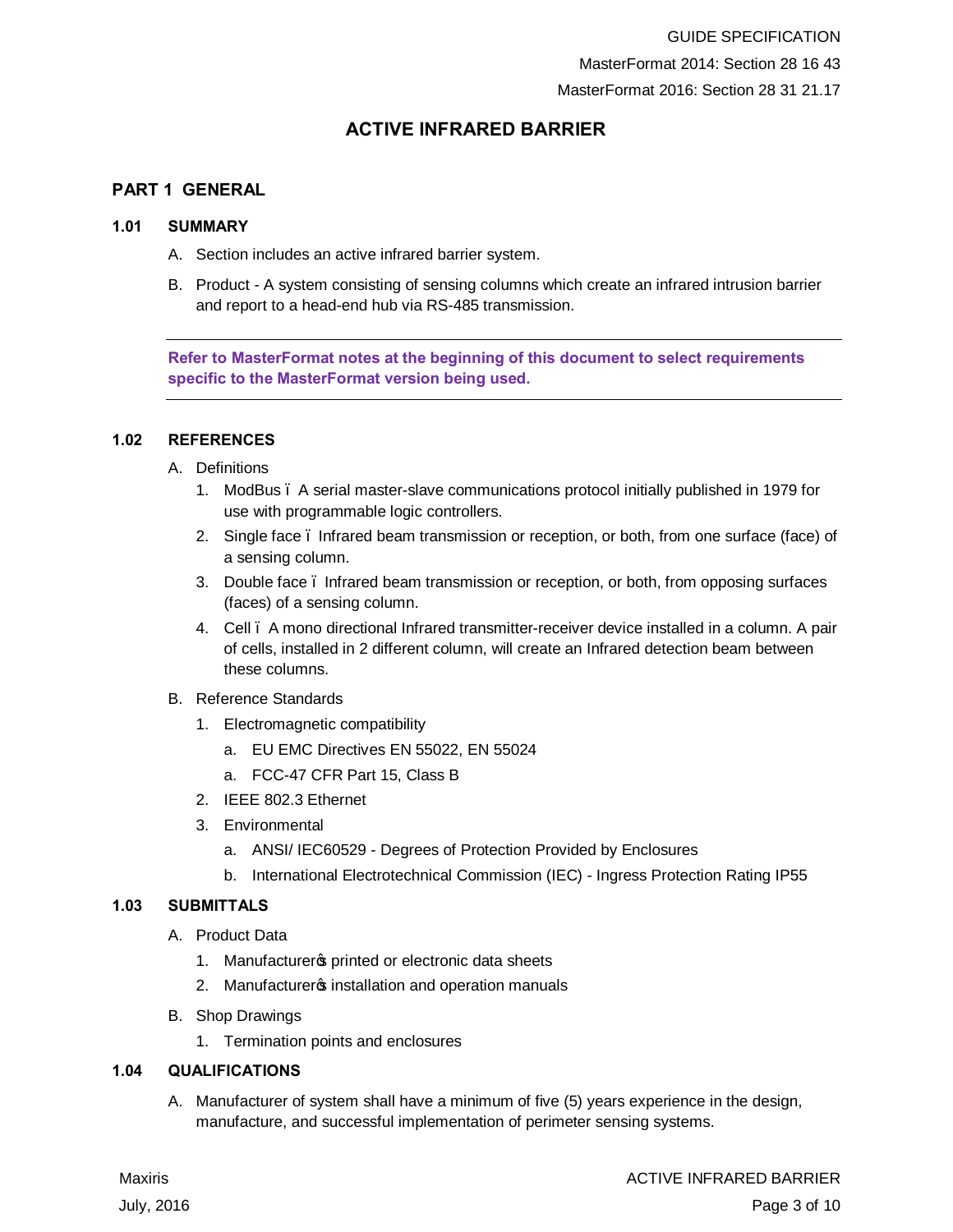#### **1.05 DELIVERY, STORAGE, AND HANDLING**

- A. Deliver the equipment system in the manufacturers original, unopened, undamaged container with identification labels intact.
	- 1. Ship and store the system protected from mechanical and environmental conditions as designated by the manufacturer and in a temperature environment of -40°F to +158°F (-40°C to +70°C)

#### **1.06 WARRANTY**

A. The Manufacturer shall provide a limited warranty for the system to be free of defects in workmanship and material under normal operating conditions for a period of one year from the date of product shipment.

- END OF SECTION –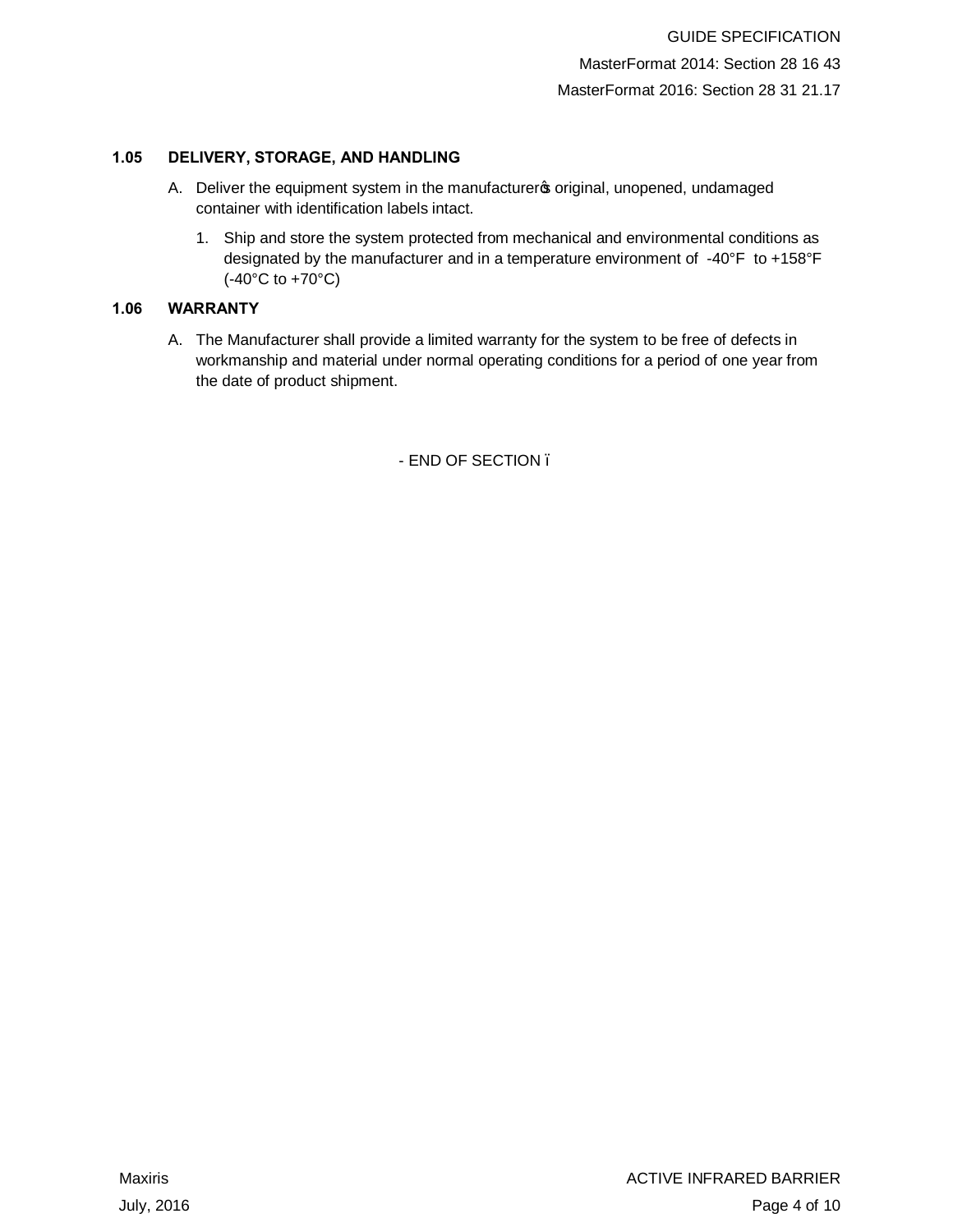## **PART 2 PRODUCT**

#### **2.01 EQUIPMENT**

- A. Manufacturer: PROTECH/Protection Technologies, Inc. 529 Vista Blvd. Sparks, NV 89434 Phone: +1 775 856-7333 | Fax: +1 775 856-7658 sales@protechusa.com www.protechusa.com
- B. Model: Maxiris 3000, Maxiris 3100
- C. Alternates: None

## **2.02 GENERAL DESCRIPTION**

- A. The system shall detect all attempts at intrusion by using adjustable infrared barriers formed by two or more externally powered sensing columns, each of which communicates alarm information to a head-end alarm processing hub via RS-485 communications.
- B. Intrusion detection shall be based upon the interruption of pulsed infrared beams between sensing columns.
	- 1. Sensing columns shall be configurable for height and number of infrared beams.
		- a. Beams shall be multiplexed and optically synchronized.
	- 2. Sensing columns shall be available for infrared beam operation in both single face and double face operation.
	- 3. Sensing columns shall be available configured as infrared transmitters, infrared receivers, or both.
	- 4. The system shall have selectable detection/triggering modes.
	- 5. The response time for an intrusion alarm shall be selectable from 40 ms to 500 ms.
- C. The system shall operate with sensing columns spaced up to 100 m (328 feet) outdoors or 500 m (1640 feet) indoors.
- D. Each sensing column shall have an integrated anti-climbing cap.
- E. Each sensing column shall have integrated alignment tools.
- F. The sensing column shall be capable of in-line, corner, floor, or wall mounting.

## **2.03 SYSTEM COMPONENTS**

- A. Sensing Column
	- 1. Number of beam directions (faces): 1 or 2
	- 2. Number of beams per direction: 8. 36 available
	- 3. Beam Wavelength: 950 nm
	- 4. Zoning:
		- a. Number of intrusion zones: Up to 3
		- b. Cells per sensing column: 5-10
	- 5. Beams shall have the ability to be selectively deactivated or activated.
	- 6. Power: 110 VAC/230 VAC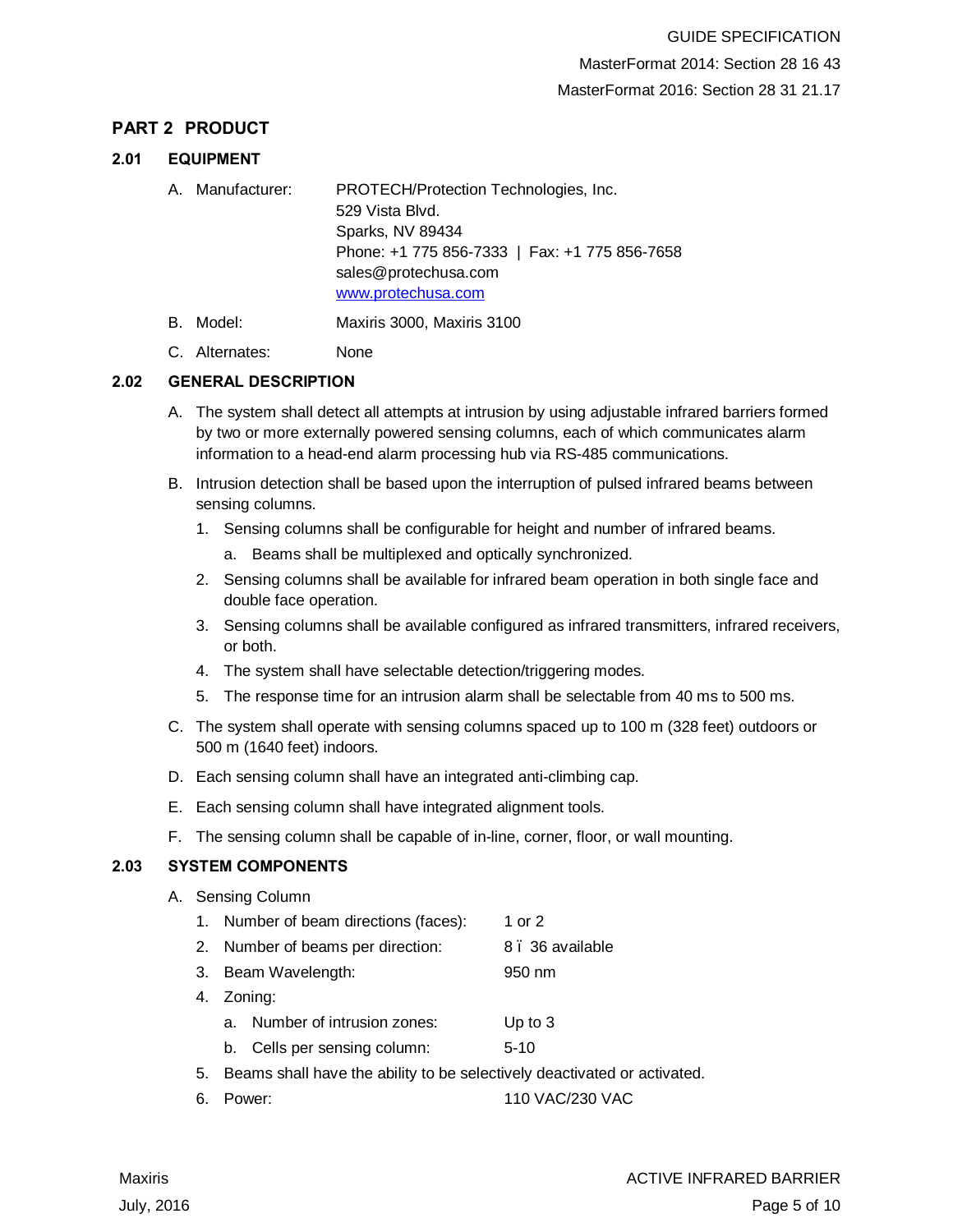7. Physical

a. Column height: **<1.1 m – 3.8 m (3.6 ft. – 12.5 ft.)> <1.0 m – 3.0 m (3.3 ft. – 12.5 ft.)>**

| <b>Protech Beam and Direction Information:</b> |                    |                         |                           |                              |  |  |  |  |
|------------------------------------------------|--------------------|-------------------------|---------------------------|------------------------------|--|--|--|--|
| <b>Model</b>                                   | <b>Height</b>      |                         | <b>Faces # Directions</b> | <b># Beams per Direction</b> |  |  |  |  |
| <b>Maxiris 3000</b>                            | 1.1 m $(3.6 ft.)$  | 1                       | 1                         | 8                            |  |  |  |  |
|                                                | 1.9 m $(6.2 ft.)$  | 1                       | 1                         | 18                           |  |  |  |  |
|                                                | $2.5$ m (8.2 ft.)  | 1                       | 1                         | 24                           |  |  |  |  |
|                                                | 3 m (9.8 ft.)      | 1                       | 1                         | 32                           |  |  |  |  |
|                                                | $3.8$ m (12.5 ft.) | 1                       | 1                         | 36                           |  |  |  |  |
|                                                | 1.9 m $(6.2 ft.)$  | 1                       | $\mathbf{2}$              | 8                            |  |  |  |  |
|                                                | $2.5$ m (8.2 ft.)  | 1                       | $\overline{2}$            | 12                           |  |  |  |  |
|                                                | 3 m (9.8 ft.)      | 1                       | $\overline{2}$            | 14                           |  |  |  |  |
|                                                | $3.8$ m (12.5 ft.) | 1                       | $\overline{2}$            | 18                           |  |  |  |  |
| <b>Maxiris 3100</b>                            | 1 m $(3.3 ft.)$    | 1                       | 1                         | $6\phantom{1}6$              |  |  |  |  |
|                                                | 2 m (6.6 ft.)      | 1                       | 1                         | 20                           |  |  |  |  |
|                                                | $2.5$ m (8.2 ft.)  | 1                       | 1                         | 24                           |  |  |  |  |
|                                                | 3 m (9.8 ft.)      | 1                       | 1                         | 32                           |  |  |  |  |
|                                                | 2 m (6.6 ft.)      | 1                       | $\overline{2}$            | 10                           |  |  |  |  |
|                                                | 2.5 m (8.2 ft.)    | 1                       | $\overline{2}$            | 12                           |  |  |  |  |
|                                                | 3 m (9.8 ft.)      | 1                       | $\overline{2}$            | 14                           |  |  |  |  |
|                                                | 1 m $(3.3 ft.)$    | $\mathbf{2}$            | $\overline{2}$            | $6\phantom{1}6$              |  |  |  |  |
|                                                | 2 m (6.6 ft.)      | $\overline{2}$          | $\overline{2}$            | 20                           |  |  |  |  |
|                                                | $2.5$ m (8.2 ft.)  | $\overline{\mathbf{2}}$ | $\overline{2}$            | 24                           |  |  |  |  |
|                                                | 3 m (9.8 ft.)      | $\overline{2}$          | $\overline{2}$            | 32                           |  |  |  |  |

- b. Environmental
	- 1) Columns shall be IP55 rated.
	- 2) Each column shall have a heater set to activate at  $71.6^{\circ}$  F (22 $^{\circ}$  C)
- 8. Alarms
	- a. Intrusion alarms
		- 1) Detection shall normally require the interruption of 1-3 beams.
		- 2) Detection shall be configurable to also permit detection based on the interruption of only the bottom beam.
		- 3) The system shall provide for independent management of the bottom or other beams.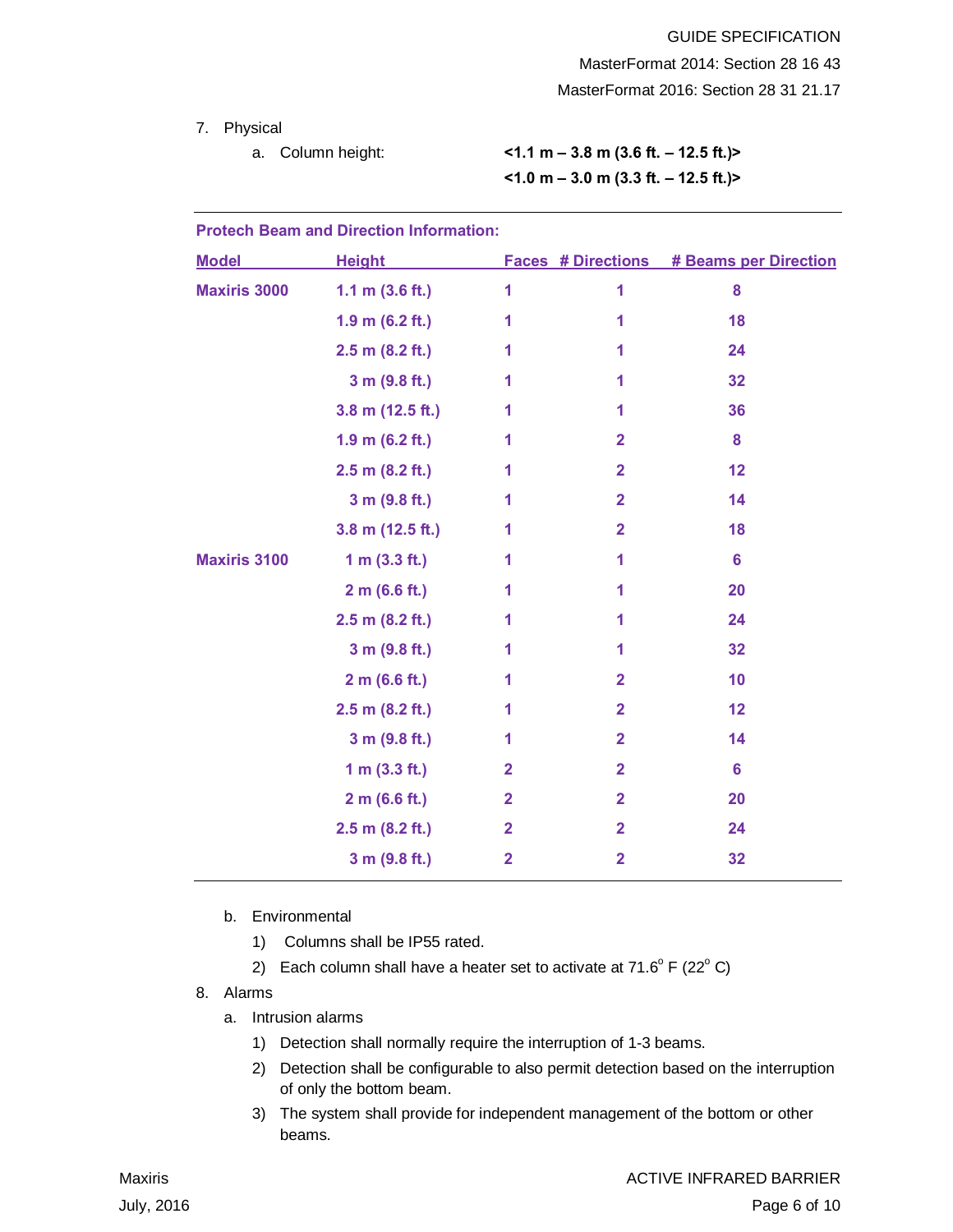MasterFormat 2014: Section 28 16 43

MasterFormat 2016: Section 28 31 21.17

- b. The following types of local alarms shall be capable of being generated by the sensing column:
	- 1) Intrusion by zone
	- 2) Disqualification
	- 3) Tamper
	- 4) Anti-climbing cap
	- 5) Auxiliary Input
	- 6) AC Power failure
	- 7) 12 VDC Interface failure
- 9. Integrated alignment tools shall indicate the quality of the incoming signal and include all of the following:
	- a. optical sight
	- $b.$  LED $\circ$
	- c. audible buzzer
- 10. Settings
	- a. Response time Intrusion alarm response time settings shall be selectable via potentiometer between 40 and 500 milliseconds.
	- b. Web Interface
		- 1) A columnos settings shall be accessible via web browser by direct connection of a PC via Ethernet
			- a) Web browser: Internet Explorer, version 7 or higher; Google Chrome, Mozilla Firefox
			- b) The following settings shall be available:
				- i. network address
				- ii. ModBus TCP RS-485
				- iii. passwords
				- iv. clock
				- v. zone names and settings
				- vi. inputs and outputs
				- vii. assignment of relay outputs
				- viii. alarm settings
				- ix. beam deactivation
				- x. synchronization of columns
				- xi. Detection mode
			- c) The web interface shall allow for visualization of barrier status
- B. Head-End Hub
	- 1. A head-end hub shall centralize all system alarm information from the sensing columns and from other sensing systems provided by the Manufacturer.
	- 2. The head-end hub shall be based upon a Linux operating system.
	- 3. The head-end hub shall provide for automatic configuration of the sensing network, including detection of the sensors connected to the network and number of available contacts.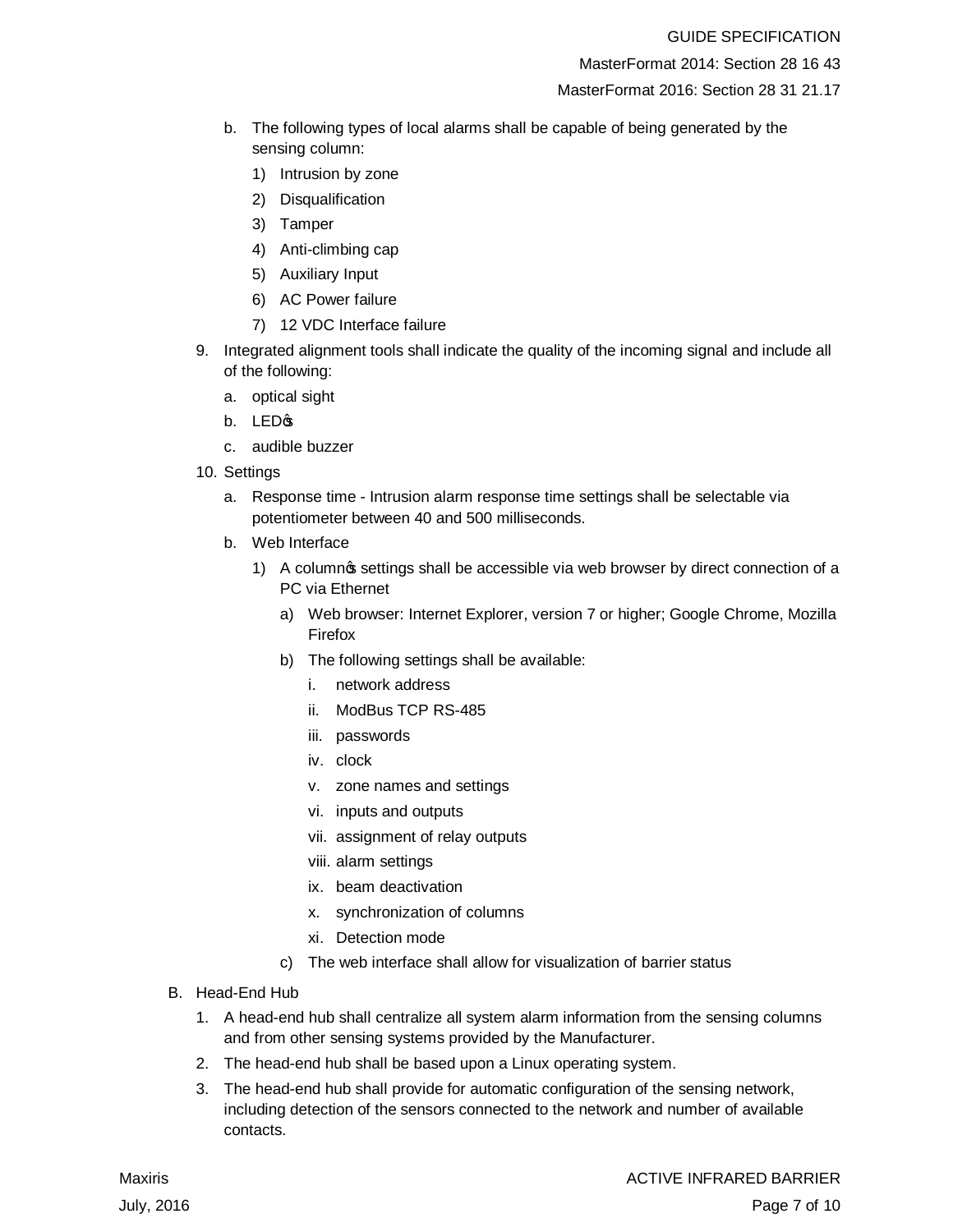4. The head-end hub shall provide diagnostic information for each sensor.

**The Maxibus 3000 head-end hub provides processing capability for the following SORHEA/Protech systems through its 4 COM ports:**

**Solaris – up to 24 radio boards (1 per sensing column) and 64 control boards (1 per 5TX and 1 per 5RX beams) per COM port**

**Maxiris RX Columns – up to 32 per COM port**

**Apiris Columns - up to 32 per COM port**

**G-Fence control units – up to 16 per COM port**

- 5. Events The head-end hub shall provide a detailed event log, including alarms, accessible through a web server, for up to 1000 events.
	- a. For each event, the log shall maintain the following data:
		- 1) event timing to include date, hour, minute, and second
		- 2) specific column triggered during an event, and type of event (e.g., intrusion, anticlimbing, tamper)
- 6. Communications
	- a. RS-485 The head-end hub (‰wb+) shall connect to sensing columns and any system radio coordinator units via ModBus protocol over an RS-485 connection.
		- a) number of RS-485 COM ports: 4
	- b. Ethernet . The hub shall connect to an Ethernet network using an RJ45 connection.
	- c. Alarm outputs The hub shall be capable of providing alarm information via any of the following:
		- 1) dry contact outputs
		- 2) ModBus over RS-485, with hub functioning in Master or Slave mode
		- 3) ModBus over Ethernet, with hub functioning as Server or Client

**The hub has 8 on-board relay contacts and provision for up to 16 additional relay extension cards, each of which provides 8 additional relays.**

- 7. Events The head-end hub shall provide a detailed event log, including alarms, accessible through a web server, for up to 1000 events.
	- a. For each event, the log shall maintain the following data:
		- 1) event timing to include date, hour, minute, and second
		- 2) specific column triggered during an intrusion event and type of event
- 8. Settings
	- a. The head-end hub shall maintain the following settings in its memory:
		- 1) relay assignments
		- 2) site configuration
		- 3) its own hub settings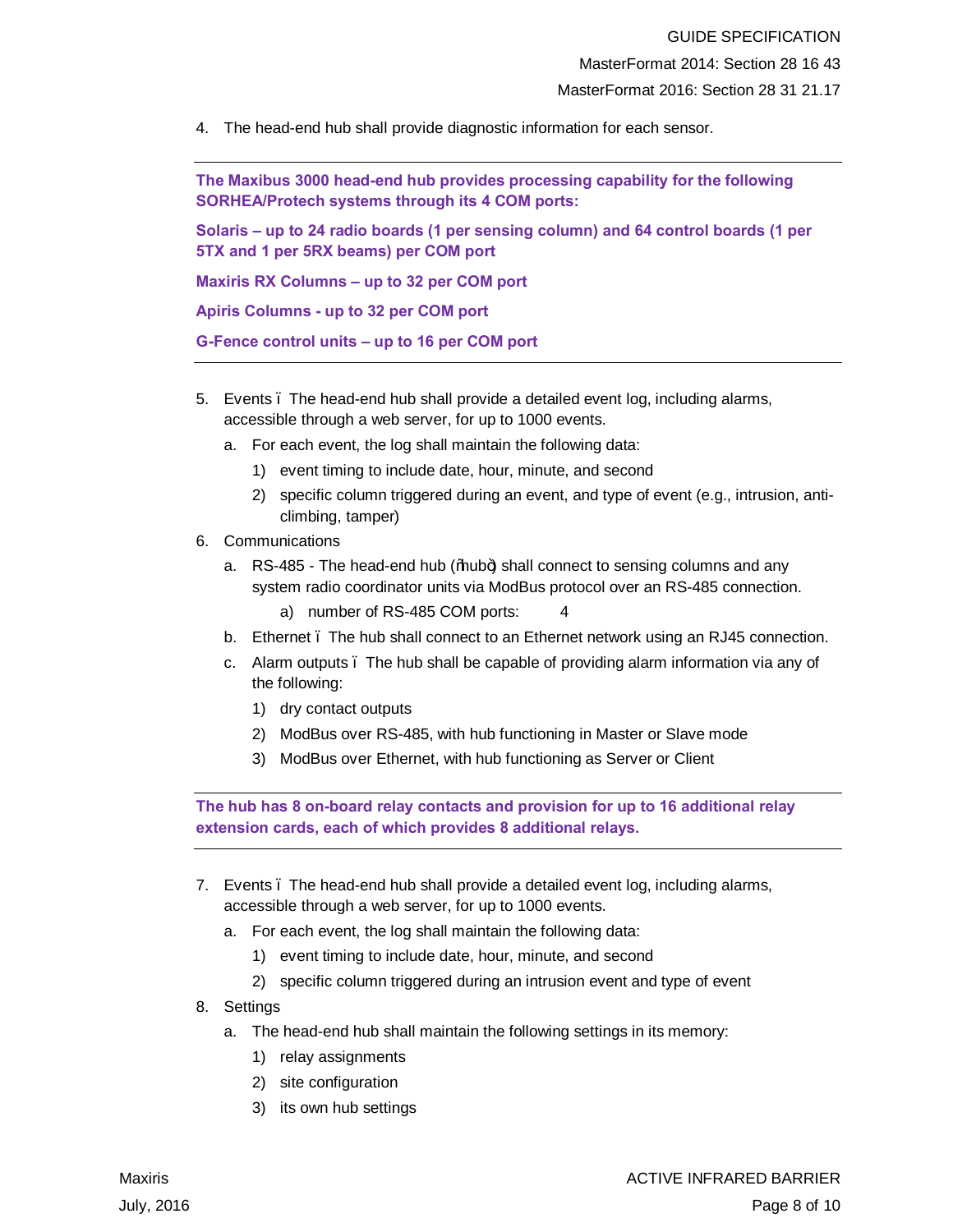MasterFormat 2014: Section 28 16 43

MasterFormat 2016: Section 28 31 21.17

- b. The hub shall have the capability of exporting its settings to a file and restoring settings from a saved file.
- 9. Web Server The head-end hub shall have an integrated web server to support configuration and maintenance.
	- a. The web server shall be capable of
		- 1) assigning an administrator and securing access through login ID and password
		- 2) setting the real time clock in the hub
		- 3) mapping one or more alarms to one or more relay contact outputs
		- 4) setting Ethernet network parameters
		- 5) configuring the COM ports for the sensing network(s)
		- 6) displaying a log of events
		- 7) displaying relay assignments
	- b. The web server interface shall be available in English, Spanish, or French.
	- c. The web server shall be accessed via any web standard browser
- 10. Electrical Voltage
	- a. 10.5 14 VDC @ 230 mA
	- b. Optional 110/230 VAC to 13.6 VDC/2.2 A power supply with battery back-up
- 11. Operating temperature:  $32^{\circ}F$  to +131°F (0° C to +55° C)
- C. Configuration and Maintenance Software
	- 1. Configuration and Maintenance software (‰oftware+) shall be available as a PC-based graphical tool intended for configuration and basic monitoring of the system
	- 2. Functions
		- a. Viewing sensing node (column) status
		- b. Import a site layout in image file format
		- c. Display all system components on a map
		- d. Display the location of an intrusion alarm on a map
		- e. Display a current event log

#### **2.04 COMMUNICATIONS**

- A. Sensing column to hub: RS-485, 2 wire, ModBus TCP protocol
- B. Sensing column to PC: Ethernet 10/100 via Ethernet switch or cross-over cable

- END OF SECTION -